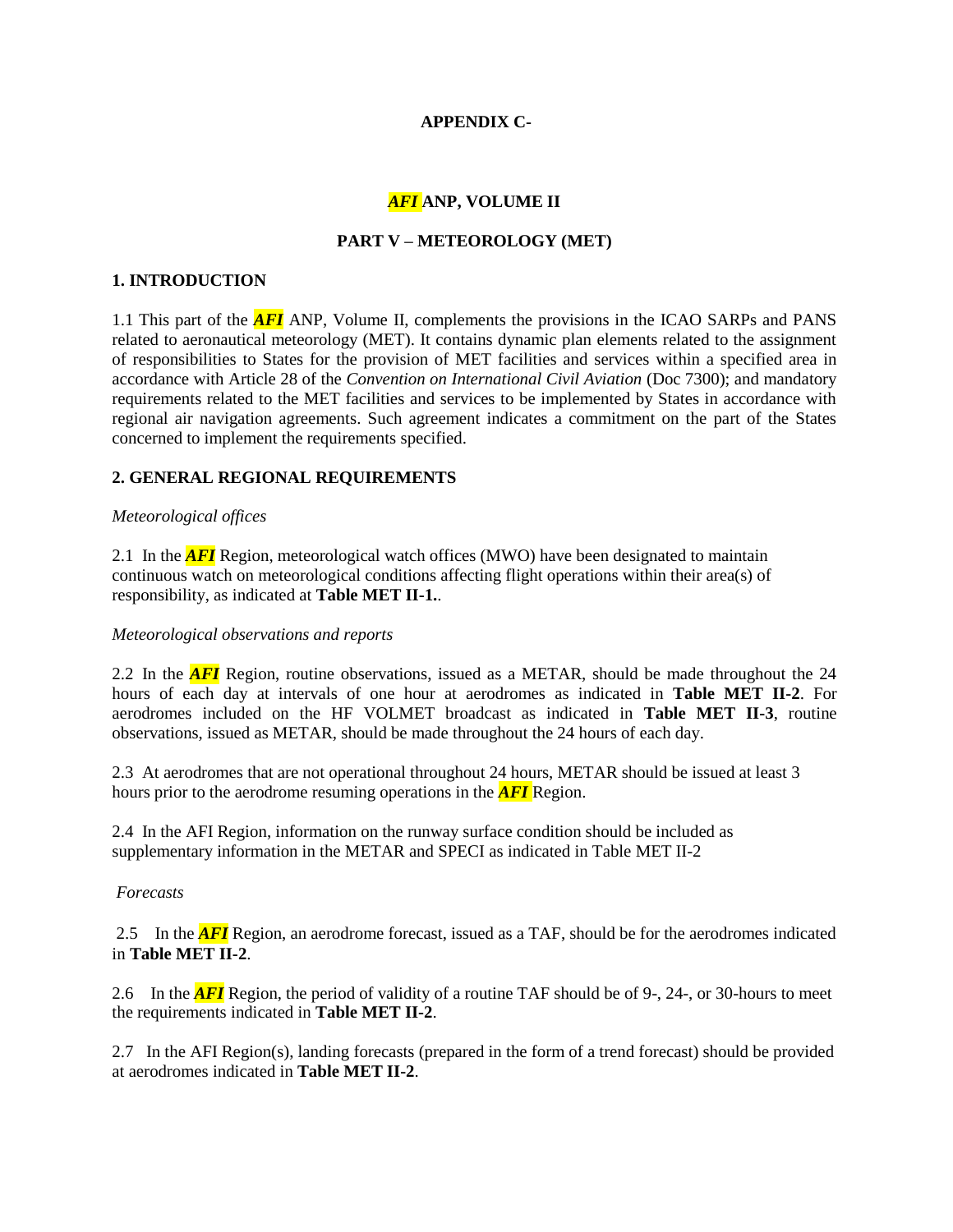### *Requirements for and use of communications*

2.8 Operational meteorological information prepared as METAR, SPECI and TAF for aerodromes indicated in **Table MET II-2**, and SIGMET messages prepared for flight information regions or control areas indicated in **Table MET II-1**, should be disseminated to the international OPMET databanks designated for the **AFI** Region (namely **Dakar and Pretoria** of OPMET databanks) and to the centre designated for the operation of the aeronautical fixed service satellite distribution system (SADIS) and the Internet-based service (Secure SADIS FTP) in the *AFI* Region.

2.9 SIGMET messages should be disseminated to other meteorological offices in the *AFI* Region *in accordance with the AFI meteorological bulletin exchange scheme (AMBEX).*

2.10 Special air-reports that do not warrant the issuance of a SIGMET should be disseminated to other meteorological offices in the *AFI* Region i*n accordance with the AFI meteorological bulletin exchange scheme (AMBEX).*

2.11 In the *AFI* Region, meteorological information for use by aircraft in flight should be supplied through VOLMET broadcasts.

2.12 In the *AFI* Region, the aerodromes for which METAR, SPECI and SIGMET are to be included in VOLMET broadcasts, the sequence in which they are to be transmitted and the broadcast time, is indicated in **Table MET II-3**.

# **3. SPECIFIC REGIONAL REQUIREMENTS**

*Meteorological observations and reports*

3.1 In the AFI region, meteorological information additional to that contained in Table MET II-2 required by States during the pilgrimage season is indicated in **Table MET II-4**.

# **TABLE MET II-1 - [METEOROLOGICAL WATCH OFFICES](https://portal.icao.int/space/ANP/Documents/AFI/FASID%20Table%20MET%20II-1.docx)**

# **EXPLANATION OF THE TABLE**

#### **Column**

|               | Location of the meteorological watch office (MWO)                            |
|---------------|------------------------------------------------------------------------------|
|               | ICAO location indicator, assigned to the MWO                                 |
| $\mathcal{R}$ | Name of the FIR, UIR and/or search and rescue region (SRR) served by the MWO |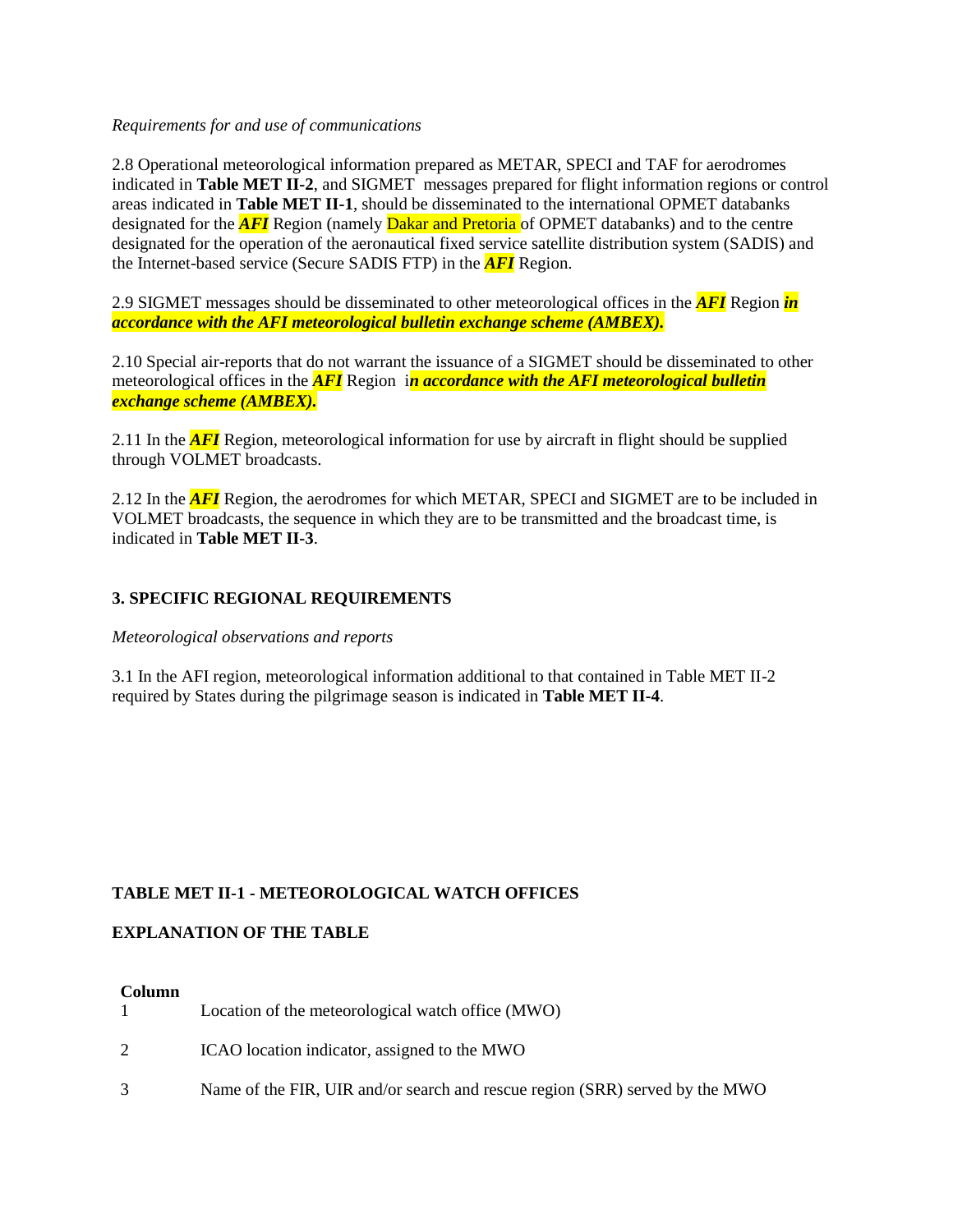| $\overline{4}$ | ICAO location indicator assigned to the ATS unit serving the FIR, UIR and/or SRR |
|----------------|----------------------------------------------------------------------------------|
| 5              | X if the MWO in column 2 issues and disseminates WV SIGMET                       |
| 6              | X if the WMO in column 2 issues and disseminates WC SIGMET                       |
|                | X if the WMO in column 2 issues and disseminates WS SIGMET                       |
|                |                                                                                  |

*Note: The MWOs in italic are located out of the AFI Region*

# **TABLE MET II-2 - [AERODROME METEOROLOGICAL OFFICES](https://portal.icao.int/space/ANP/Documents/AFI/FASID%20Table%20MET%20II-2.docx)**

# **EXPLANATION OF THE TABLE**

# **Column**

- 1 Name of the State where meteorological service is required *Note: The name is extracted from the ICAO Location Indicators (Doc 7910) updated quarterly. If a State wishes to change the name appearing in Doc 7910 and this table, ICAO should be notified officially*
- 2 ICAO location indicator of the aerodrome*.*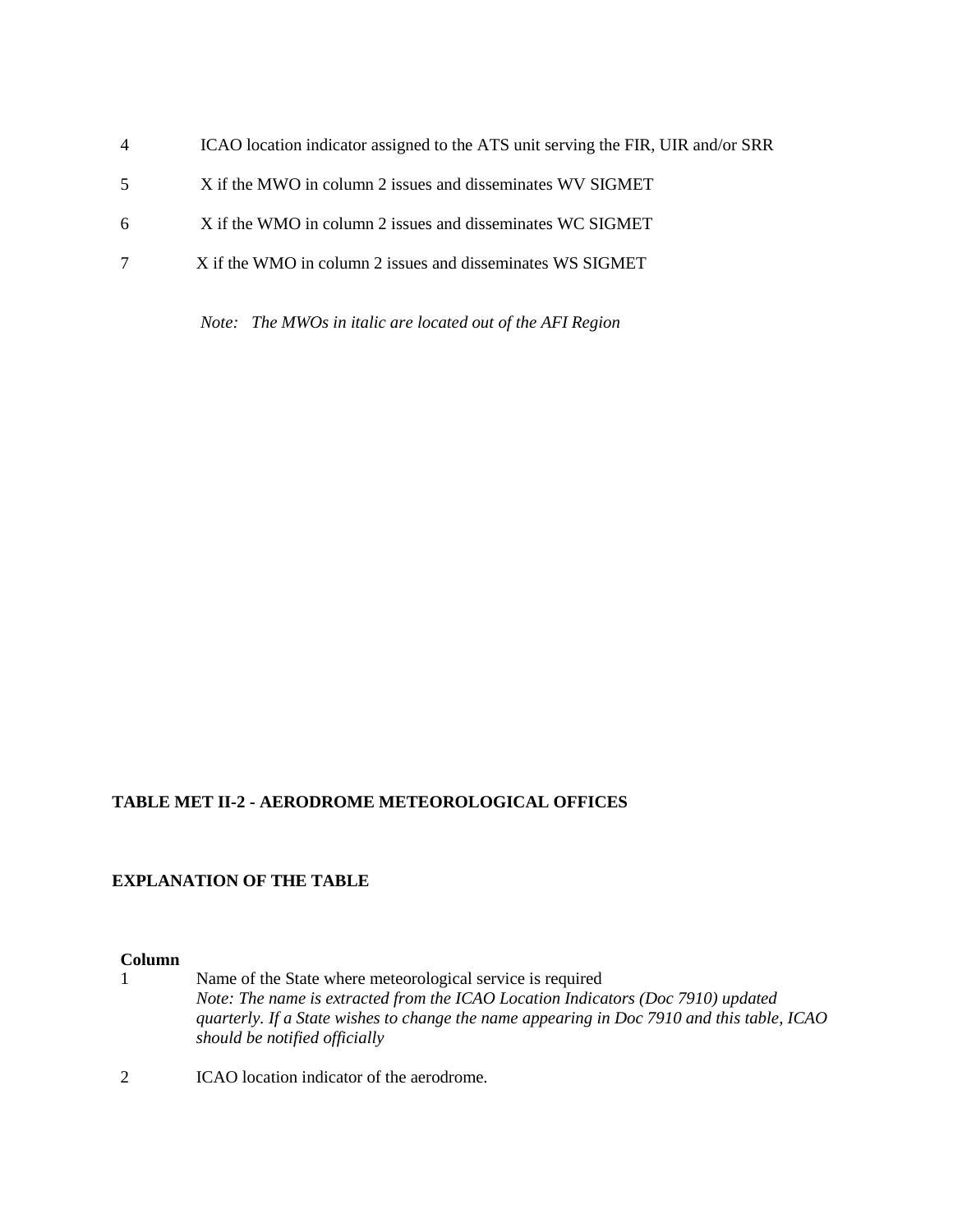- 3 Designation of AOP aerodrome: RG - international general aviation, regular use RS - international scheduled air transport, regular use RNS - international non-scheduled air transport, regular use AS - international scheduled air transport, alternate use ANS - international non-scheduled air transport, alternate use
- 4 Name of the aerodrome meteorological office responsible for the provision of trend and aerodrome forecasts in TAF code at the aerodrome indicated in column 1 *Note: A secondary meteorological office may be included if the primary meteorological office is closed part of the 24-hour period or a specific day of the week. Offices responsible under exceptional (e.g. back-up) conditions should not be listed.*
- 5 ICAO location indicator of the responsible meteorological office
- 6 Requirement for trend forecasts, where: Y – Yes, required
- 7 Requirement for aerodrome forecasts in TAF code, where
	- C Requirement for 9-hour validity aerodrome forecasts in TAF code (9H)
	- T Requirement for 18/24-hour validity aerodrome forecasts in TAF code (18/24H)
	- X Requirement for 30-hour validity aerodrome forecasts in TAF code (30H)

8 Availability of OPMET information (METAR/SPECI and TAF), where: F – Full availability : OPMET information as listed issued for the aerodrome all through the 24-hour period P – Partial availability: OPMET information as listed not issued for the aerodrome for the entire 24-hour period

N - None : No OPMET information being issued

9

Requirement for information on the state of the runway provided by the appropriate airport authority to be included as supplementary information in METAR/SPECI from the aerodrome concerned, where:

Y –Required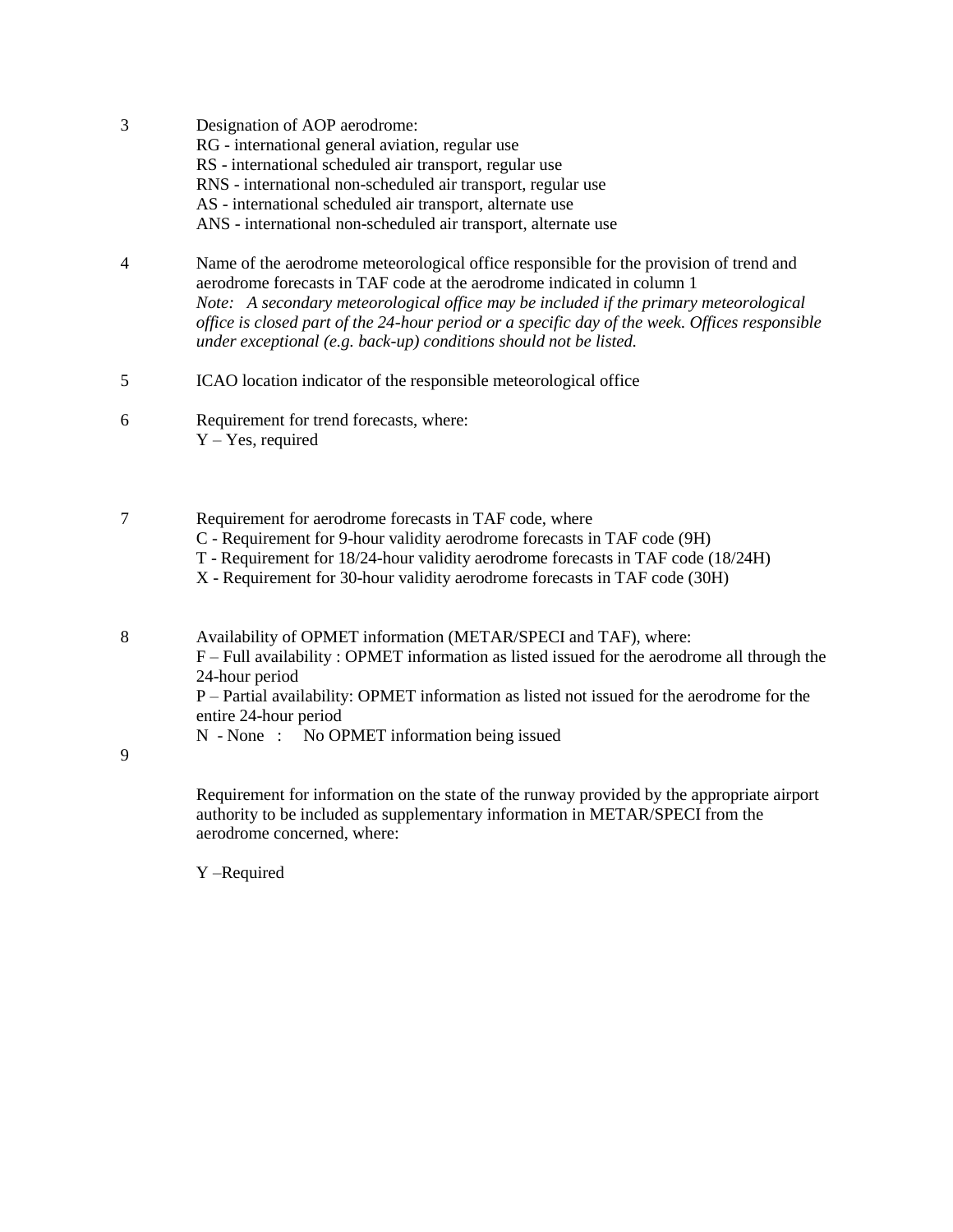# **TABLE MET II-3 – [VOLMET BROADCASTS](https://portal.icao.int/space/ANP/Documents/AFI/FASID%20Table%20MET%20II-3.docx)**

# **EXPLANATION OF THE TABLE**

The transmitting station appears at the top of each block.

Names in lower case letters indicate aerodromes for which METAR, SPECI and SIGMET are required.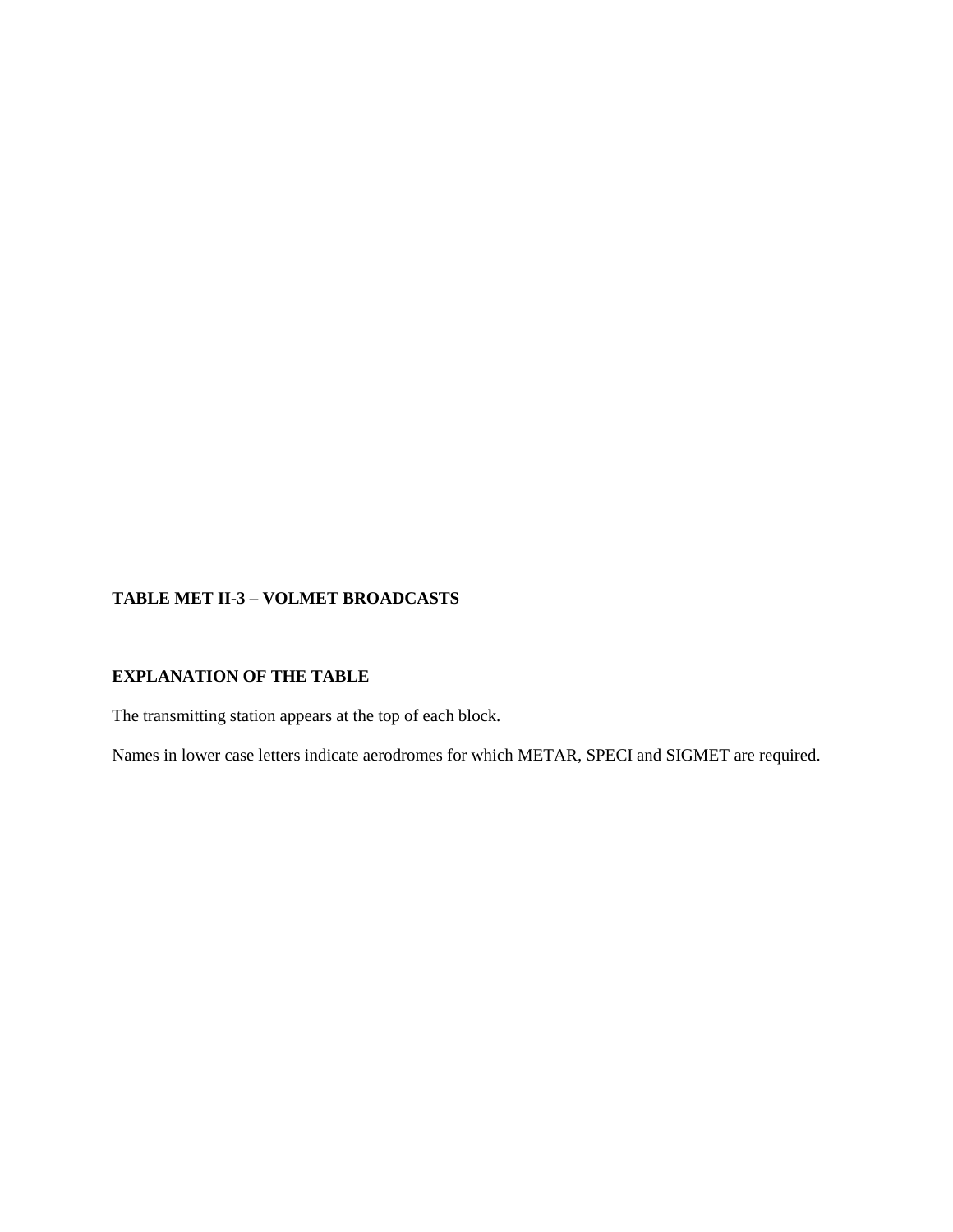# **AFI SPECIFIC REGIONAL REQUIREMENTS**

# **TABLE MET II-4 - [EXCHANGE OF OPERATIONAL METEOROLOGICAL INFORMATION](https://portal.icao.int/space/ANP/Documents/AFI/FASID%20Table%20MET%20II-X.docx)  [DURING THE PILGRIMAGE SEASON](https://portal.icao.int/space/ANP/Documents/AFI/FASID%20Table%20MET%20II-X.docx)**

# **EXPLANATION OF THE TABLE**

#### **Column**

|                | Name of the State in which the operational meteorological information should be available |
|----------------|-------------------------------------------------------------------------------------------|
| 2              | Location from which the operational meteorological information is required                |
| 3              | $TF$ — Aerodrome forecasts, where<br>$X$ — Seasonal requirement                           |
| $\overline{4}$ | $RF$ — Route forecasts, where<br>$X$ — Seasonal requirement                               |

**[Return to Top](https://portal.icao.int/space/ANP/Pages/MID_FASID_MET.aspx)**